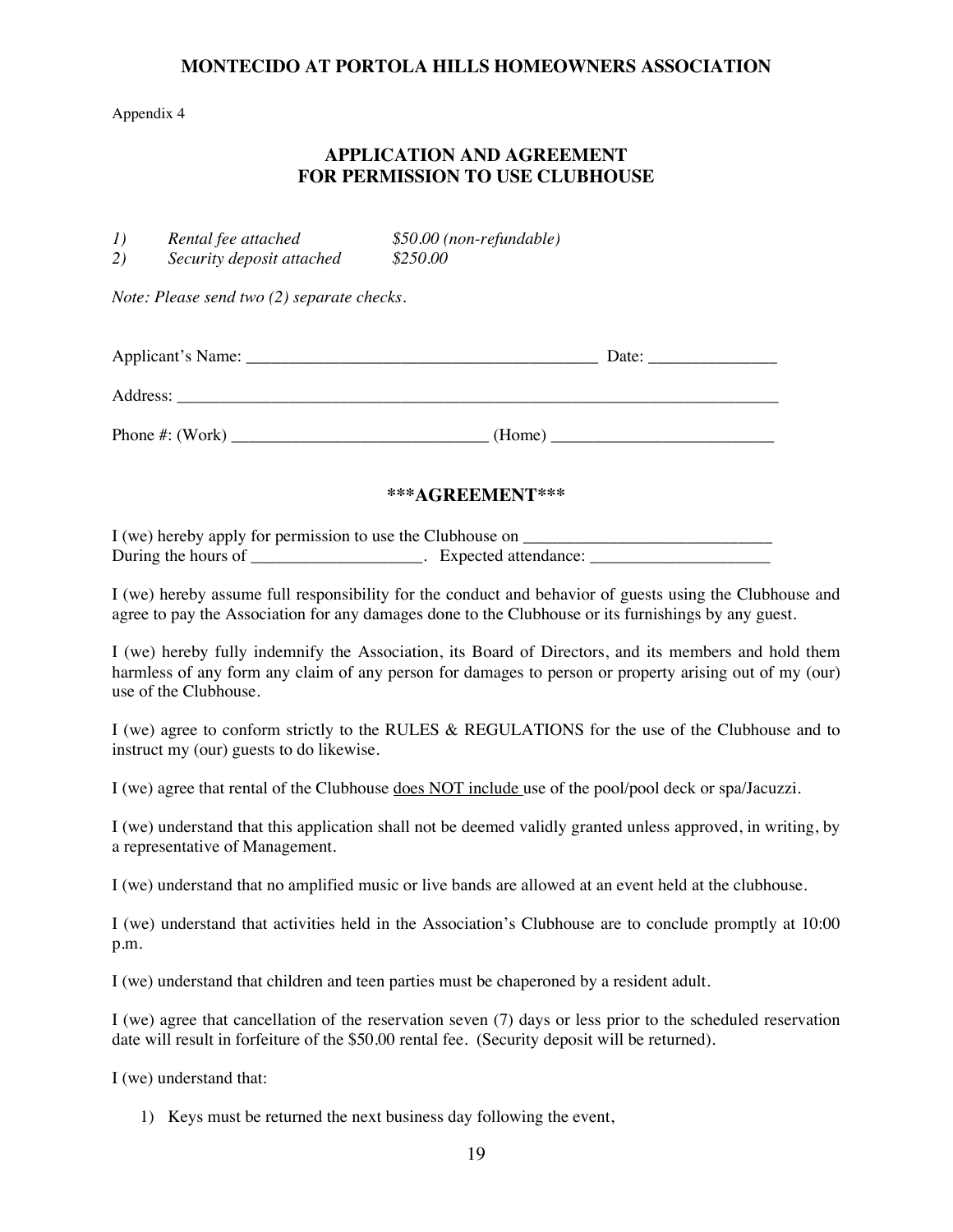## **MONTECIDO AT PORTOLA HILLS HOMEOWNERS ASSOCIATION**

- 2) Loss of the Clubhouse key will result in the Clubhouse being re-keyed and that I (we) shall be charged for the re-keying cost (not to exceed \$250.00).
- 3) No decorations are allowed on the walls, windows, light fixtures, furniture, etc. This includes any tacks, strings, or tape to hang them.

I (we) understand that damage exceeding \$250.00 (or the portion of \$250.00 remaining after any applicable re-keying charge has been deducted) will be assessed to my (our) homeowner assessment account as a Repair Assessment.

I (we) agree that a cleaning fee in the amount of \$100.00 or more may be taken from the Security Deposit if the Clubhouse is not cleaned after the event.

Event debris/trash must not be disposed of at the clubhouse. It must be disposed in the unit.

I hereby agree to and accept the foregoing term and conditions of this Clubhouse Rental Agreement.

\_\_\_\_\_\_\_\_\_\_\_\_\_\_\_\_\_\_\_\_\_\_\_\_\_\_\_\_\_\_\_\_\_\_\_\_\_\_\_\_\_\_\_ \_\_\_\_\_\_\_\_\_\_\_\_\_\_\_\_\_\_\_\_\_\_\_\_ Homeowner's Signature Date

\_\_\_\_\_\_\_\_\_\_\_\_\_\_\_\_\_\_\_\_\_\_\_\_\_\_\_\_\_\_\_\_\_\_\_\_ \_\_\_\_\_\_\_\_\_\_\_\_\_\_\_\_\_\_\_\_\_\_\_\_\_\_\_\_\_\_ Management Representative Member, Board of Directors

*Upon completion of this form, please send to: Property Management Office. You may obtain the Clubhouse key by visiting the Property Management Office. However, please note that you MUST call the office ahead of time at (949) 261-8282 and schedule an appointment to stop by and pick-up the key.*